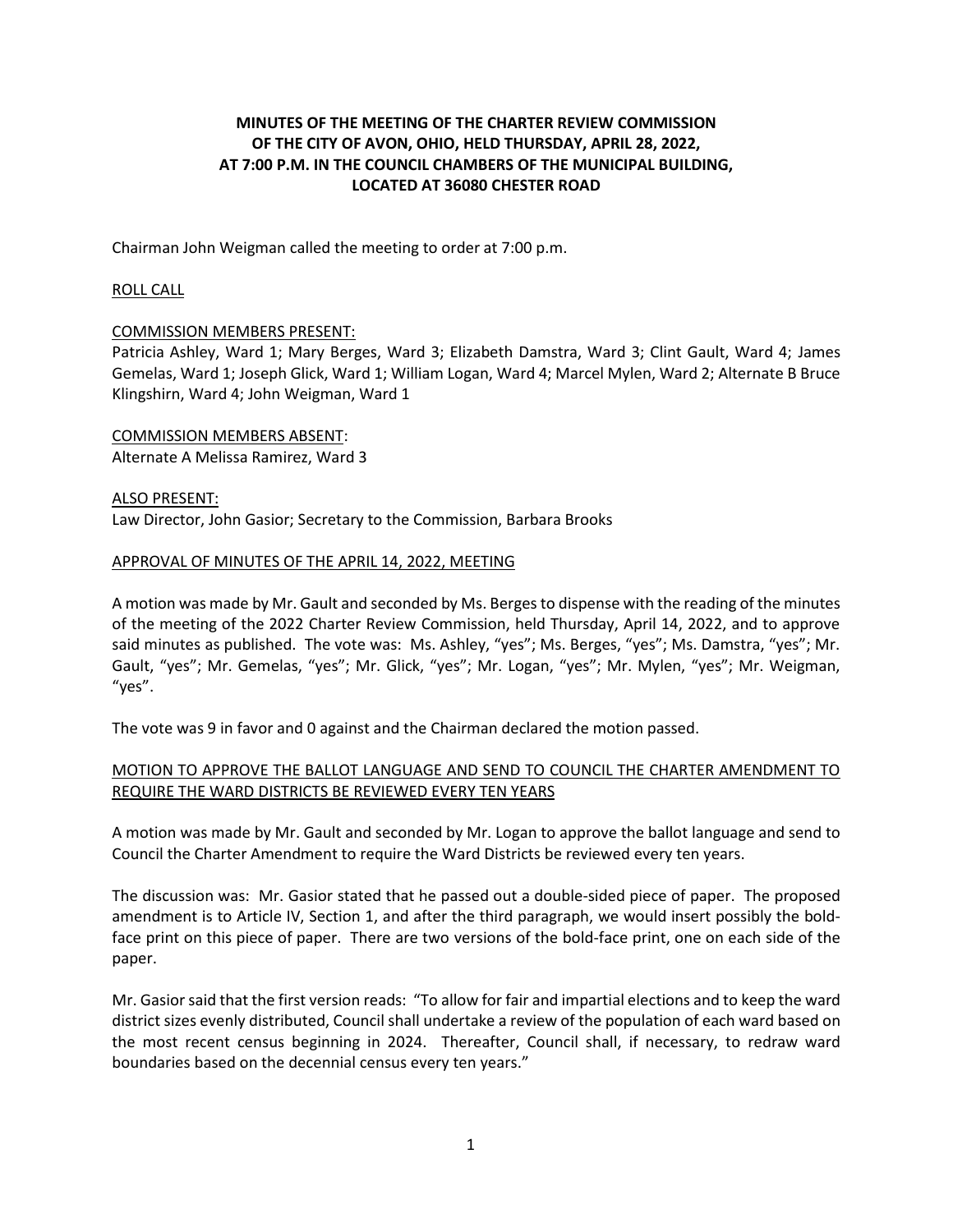Mr. Gasior continued by saying that on the other side of the paper, it is a much more efficient version of that. This version reads: "In order to maintain substantially equal population in each of the wards on a continuous basis, Council should consider reapportioning the City's wards after the decennial United States Census." Mr. Gasior said that is pretty simple. We know that it is going to happen every ten years and Mr. Logan showed him what he gets from the Secretary of State. So there are two options there. If the Commission wants to write another option, Mr. Gasior is ready to write it but he thinks they need to keep it simple; they do not make it mandatory but he thinks it is implicit. The fact that it is in there, he thinks that somebody could come forward and say Council has a responsibility to do this.

Mr. Gasior said, so this is the cover letter from the Secretary of State and said they will notice the date is September 21, 2021. The census took place in 2010 and we are just now getting this letter from the Secretary of State and the attachment tells you that the official population is 24,847 and it is certified by the Secretary of State and that is our population. Now where the population resides is up to us to figure out. He is showing this to the Commission because this is something that would be coming every ten years to the Finance Department to notify us that the census was done and what our population is. Let's say in 10 years our population is 25,100 so it only grew by 3 or 4 hundred; are we going to worry about redistricting in a situation like that? Mr. Logan said that after the 2010 census, there was a very easy to use website that showed the population in Avon or in any city that you wanted to google and it showed it by neighborhood and by all these demographic factors. He does not know if it actually had it by our ward boundaries but it definitely had it by streets, etc. Now after the 2020 census, he could not find that easyto-use website. Mr. Gasior said he was thinking that the Board of Elections must have some record of population in any of our precincts. Mr. Logan said that they may only have a record of registered voters and Mr. Gasior added, in the precinct. And even if we have nothing else, that is at least a starting point to see that there are far too many registered voters in Ward 1 compared to the other wards. So if nothing else, you have that benchmark to work from but we have to look into it a little bit further to see if we cannot find that website; it must exist somewhere. The question is, who put it out in 2010; was that the Board of Elections? Mr. Logan said, no, it was the U.S. Census.

Mr. Weigman stated that the nice thing is that we are not actually going to put a process in place for conducting the realignment of the wards. We are just trying to get Council moving on starting a process and they can figure that out at that point, he thought.

Mr. Gemelas said that at this point, he agrees that less is more. He does not think they need to get too crazy as far as indicating what Council has to do or when they have to do it. It is just saying look at the census; we need to determine that and then they can use whatever format they want to at that point, whether it is census information, google, google maps or whatever. Who knows what is going to be available in another 10 years? Mr. Mylen said he agreed with that. This does not tell them to do anything; it says they "should**"** do something. Mr. Weigman asked if Mr. Mylen liked that or not and Mr. Mylen said that he did; he liked the short version. Mr. Gasior said, and that version does not have a 2024 mandatory. He said he could tell them that a review is going to be done before the 2024 election; there is no doubt about it. Council is aware of it and he has already talked to the Board of Elections and again, no election is impacted by the population of any given ward until the 2024 elections for Ward Council. So it is not something we need to worry about but we will try to track down that data and see what we can get from the U.S. Census between now and then. If you read the Ordinances, it is a street kind of breakdown that defines the wards and that is just how it is written. Nothing all that technical but you do identify streets and addresses. And then Council would pass that and you get that over to the Board of Elections and he thought what they would do is adjust the precincts accordingly.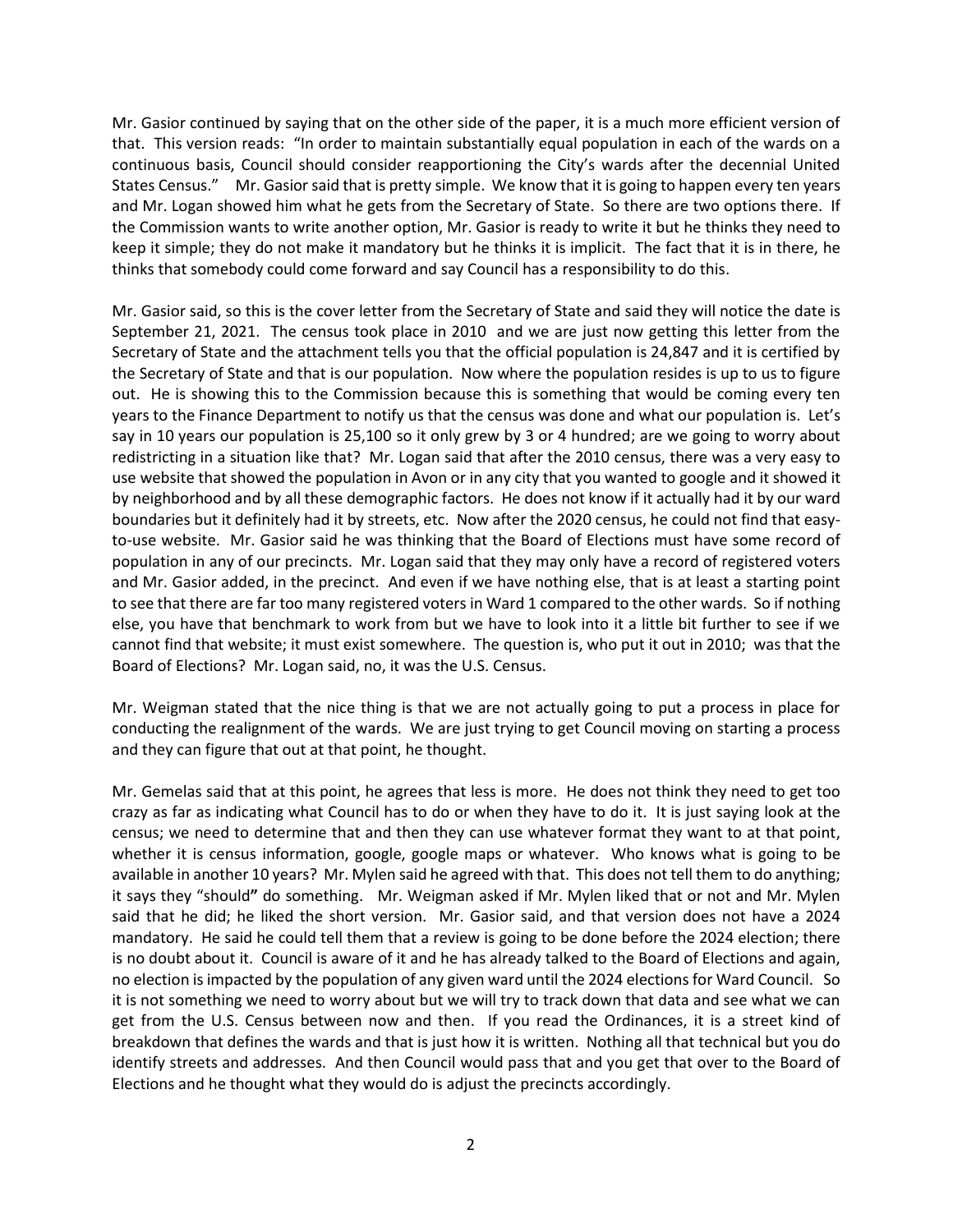Mr. Weigman asked Mr. Gasior, based on his discussions with members of Council and maybe the Mayor, how confident he was that this will happen before the 2024 election. Mr. Gasior answered that he was 90% sure because the Council person who represents Ward 1 would like to see that done and it really is unfair to someone who wants to run in Ward 1 that they have to cover almost twice as much ground as anybody else running in any of the other wards.

Mr. Weigman stated, so a couple of our members are happy with the shorter language for the amendment and he asked if anybody else wanted to weigh in on the discussion.

Mr. Logan said that he also agreed with the shorter language. Ms. Damstra said that she felt fine with the shorter language but she just wanted to make sure that when we use the words "should consider" is that something that Council might just brush aside and say that they did not have time to do that at this moment or do you feel that that holds them accountable enough? Mr. Logan suggested changing the word "should" to "will". Mr. Gasior said, well, you are making it mandatory at that point; did they want to say "will consider"? Mr. Gemelas stated that the word "shall" is the standard. Mr. Gasior added that "shall" would mean they **have** to consider. There was more discussion on the wording and Mr. Gasior concluded it by suggesting that they go with the legal word of "shall", that Council "**shall** consider" and then the way that would pan out is that in that  $10^{th}$  year, it should be brought to Council's attention, hopefully by the Clerk, and then it could be an agenda item that it was considered and Council decided to take no action but it would be something that could just happen at a meeting. The census would be out and the Charter requires them to consider reapportionment, so it would be in the minutes and then somebody could make a motion that they are satisfied with the districts as they exist or they will take on the task of redrawing, depending on what that census indicates. Mr. Gasior said he thought that will cover it.

Mr. Weigman asked if there were any additional comments and since there were none, he said he thought that they were good with the amended language.

Ms. Brooks asked if a motion was needed to indicate the language they were choosing and Mr. Gasior said yes. He said a motion should be made to adopt the following language: "In order to maintain substantially equal population in each of the wards on a continuous basis, Council shall consider reapportioning the City's wards after a decennial United States Census." This motion was made by Mr. Gault and seconded by Mr. Gemelas, and the vote was: Ms. Ashley, "yes"; Ms. Berges, "yes"; Ms. Damstra, "yes"; Mr. Gault, "yes"; Mr. Gemelas, "yes"; Mr. Glick, "yes"; Mr. Logan, "yes"; Mr. Mylen, "yes"; Mr. Weigman, "yes".

The vote was 9 in favor and 0 against and the Chairman declared the motion passed.

#### ADDITIONAL COMMENTS

Mr. Logan said that he was thankful for the opportunity to sit on this Commission for his first time and it has been a very good learning experience. He appreciated it and said that it has been nice working with all of them.

Mr. Gault, Mr. Gemelas, Mr. Glick, and Mr. Mylen all said that it had been a privilege to serve on this Commission and thanked everyone.